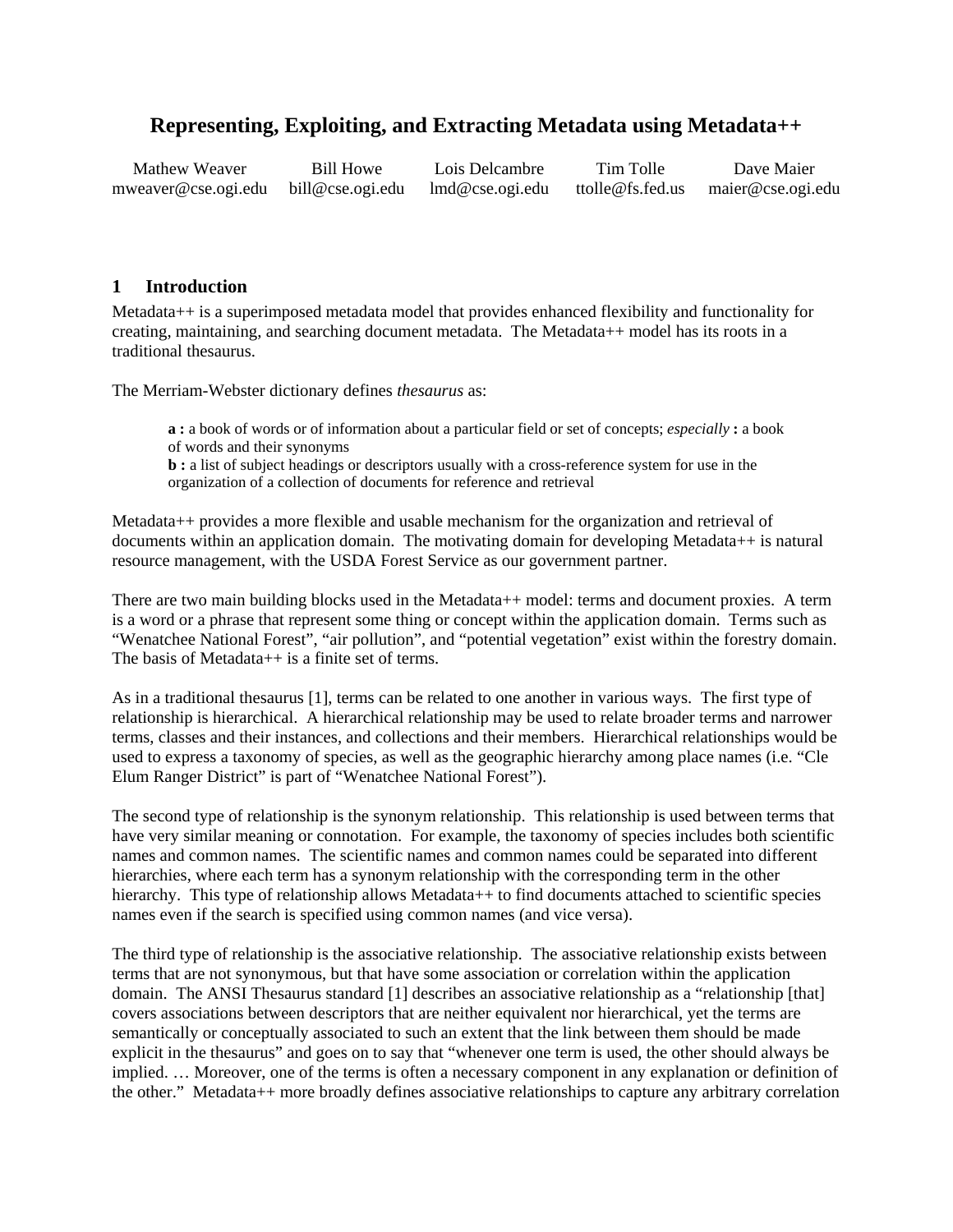

Figure 1: Climatologist Perspective

between terms specified by the user. For example, an associative relationship may be used to relate "Wenatchee National Forest" and "Western Hemlock" because Western Hemlock trees are found in the Wenatchee National Forest.

The second type of building block in Metadata++, document proxies, are objects that represent documents. These objects exist within the Metadata++ model, while the documents represented may exist elsewhere (an external web site, a document repository, as hard copy on a book shelf, etc.). The important content of a document proxy is some document identifier and some way of addressing (i.e., finding) the document. This may be a URL or an email address or a telephone number and a person's name. The metadata of the document is represented by relating the document proxy with terms found in Metadata++. Using document proxies provides two main benefits: isolating the document metadata from the format and location of the document itself, and allowing metadata to be created at sub-document granularity (i.e. multiple proxies can reference a single document).

One of the goals of a traditional thesaurus (see Z39.19) is to

capture the well-defined vocabulary (including structure) of a particular domain. Much time and effort is required to construct a well-formed thesaurus that contains terms and relationships that adequately meet the needs of the majority of the intended users.

Metadata++ builds on a traditional thesaurus by allowing different individual thesauri to be constructed (and used) from the same set of terms. Each thesaurus – called a perspective – includes some subset of the entire set of terms, as well as zero or more relationships. These relationships may be common (i.e. shared by multiple perspectives) or specific to only one perspective. By integrating different perspectives, Metadata++ makes it possible for different types of experts (within an application domain) to construct and use their own specific thesauri – but have the benefit of sharing metadata (and documents) with each other. For example, a climatologist may construct a thesaurus as shown in Figure

1, while a Forester may construct a thesaurus as shown in Figure 2. Similarly, a single user may use different perspectives for different tasks.

These experts use similar (but not identical) sets of terms, but create different relationships between the terms. By allowing – and integrating – multiple thesauri, Metadata++ lets users share and search data from a large application domain using a vocabulary that is constructed specifically for their expertise.

## **2 Perspectives**

A perspective is a set of terms and a set of hierarchical, synonym, and associative relationships – each of which relating two terms. A user creates a new perspective by creating new relationships or selecting from existing relationships. Defining each relationship individually provides great flexibility – but could also be a burdensome task for perspectives containing large controlled vocabularies. Instead, a user may want to build a new perspective by combining pieces of existing Figure 2: Forester Perspective

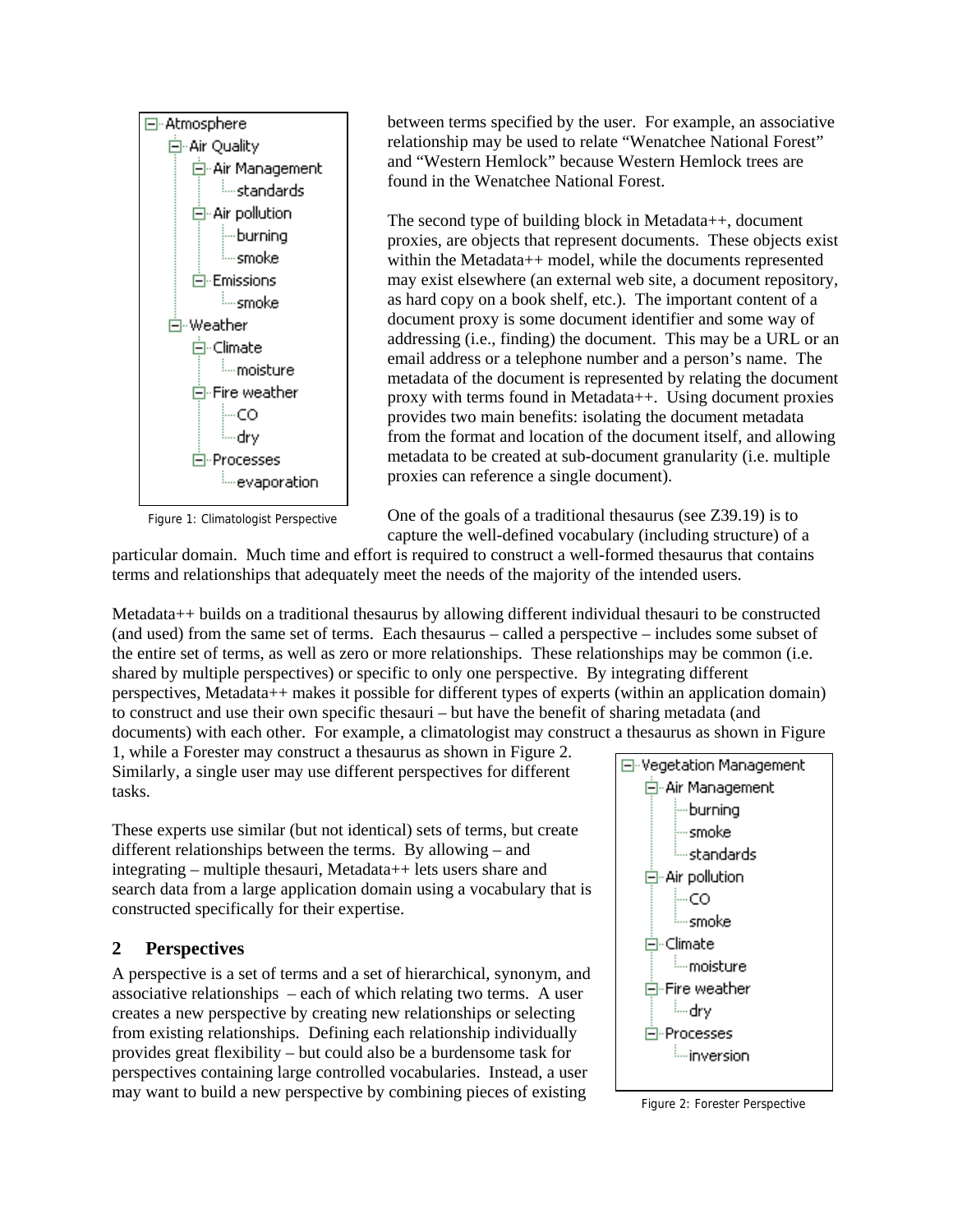perspectives. Metadata++ allows perspectives to consist of individually defined relationships and relationships that exist in other perspectives.

In addition to simplifying the perspective creation process, referencing other perspectives allows different users to easily share common vocabularies. For example, consider the perspective that represents the taxonomy of species. The hierarchy within this perspective is large and complex – and rarely customized by individual users. Instead of making different users manually create the same taxonomy within their custom perspectives, the taxonomy perspective could be created by one expert and shared by others. Suppose a new species is discovered and added to the taxonomy perspective. All perspectives that share the taxonomy will automatically include the new species.

#### **2.1 Metadata Attachment**

One of the primary objectives of Metadata++ is to support document retrieval. Before documents can be retrieved, they must be put into the system. Once a document has been put into the system (i.e. one or more document proxies have been created to reference the document), metadata for the document can be created by relating the document proxy with terms. Creating metadata involves more than simply relating a document proxy object with a term object. Metadata is created with respect to a perspective (i.e. specified set of hierarchical, synonymous, and associative relationships). For example, a climatologist who is creating metadata could use the climatologist perspective, whereas a forester could use the forester perspective for creating metadata. Within a perspective, the user browses to one or more terms that are related to the document. For each term that the user selects, an attachment relationship is created. When the user selects a term and attaches it to the document proxy, Metadata++ stores the entire path (within the hierarchy of the perspective) used to select the term. This absolute path – starting at a root node and ending at the selected term – is referred to as a *trail*. The trail consists of the list of terms that lead from the root through the hierarchy to the selected term. For example, Figure 1 shows the climatologist perspective. Figure 3(a) shows the trail that would be used if the user selected the term "smoke" to associate with a document (D1). Figure 3(b shows the trail that would be used if the user attached document D2 to the term "smoke" using the forester perspective. Metadata for the document are created as the user continues to select terms and create attachment relationships.

#### **2.2 Extracting Metadata to Simplify Attachment**

Metadata attachment is a time-consuming process, and thorough and accurate results are difficult to achieve. Even users who are extremely familiar with a document's contents can omit important terms that would help others locate the document in the future. Providing controlled vocabularies is an improvement since they prevent the use of non-standard terms and prevent typos. However, navigating the perspectives can still take time and does not help prevent omissions. These problems motivated us to explore more creative solutions.

MetaData eXtract ( $MDX$ ) is a tool to be used with Metadata $++$  to augment users' ability to attach thorough and accurate metadata to documents. The following are the requirements such a system should meet.

- o *The candidate terms suggested by MDX should be selected from the same semantically rich set that users have defined.*
- o *The use of MDX should reduce the time required to attach metadata.* Researchers at the Forestry Service have even observed a phenomenon that they call the '15 minute rule:' if the metadata attachment task takes longer than fifteen minutes, it won't be done!
- o *The reasons why MDX suggested a term should be user-accessible.* Users should be able to question the relationship MDX found between a term and a document.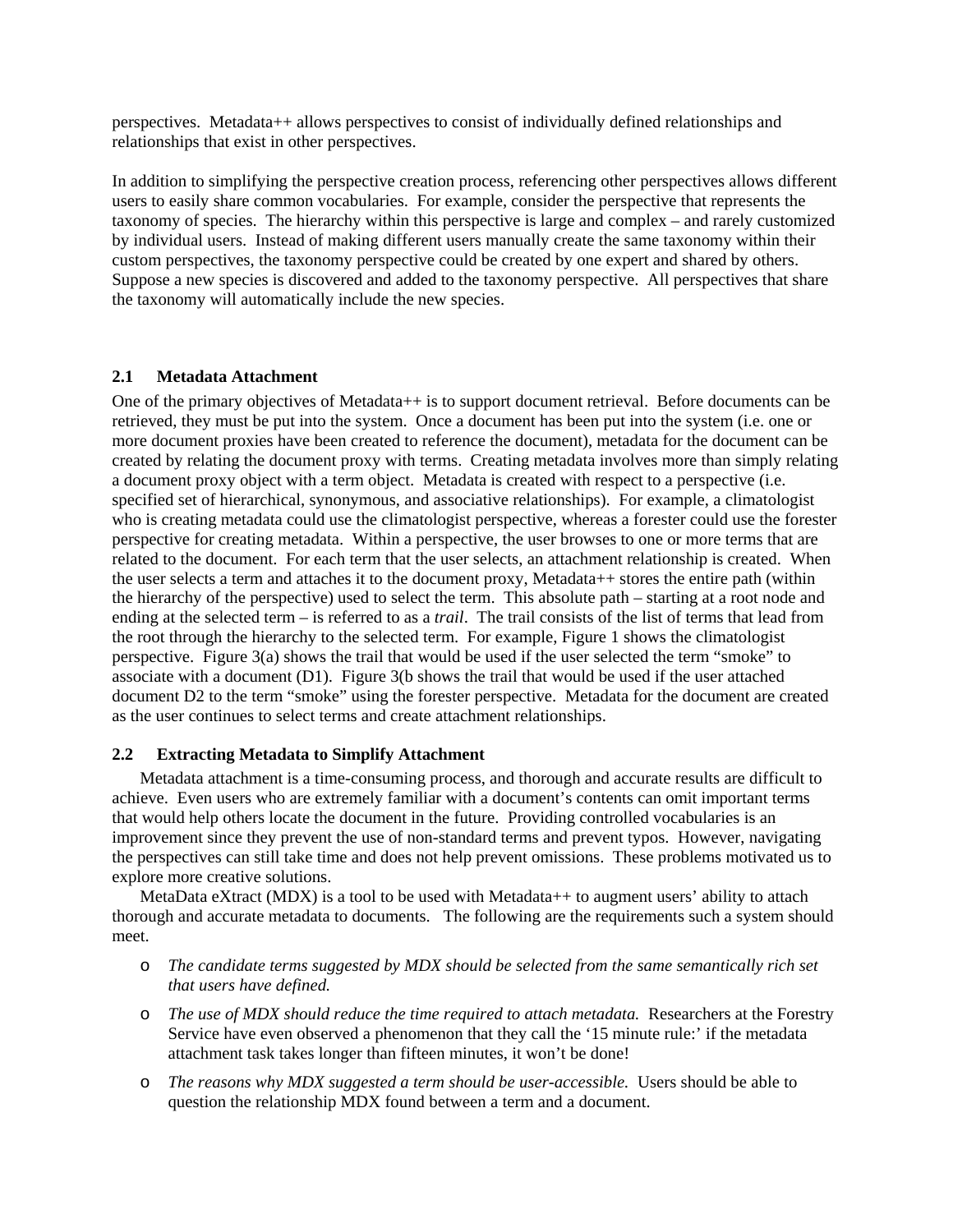- o *MDX should be interactive.* We wish to augment the user's own ability to attach metadata, rather than supplant the user's role as a subject matter expert. This involves being able to explain *why* candidate terms were selected so that they might make informed decisions on which terms they accept or reject.
- o *MDX should exhibit reasonable response times.* Our researcher should not be required to upload the document on his way home and check the results in the morning.
- o *The number of terms returned should not overwhelm the user.* Our researcher will be no better off if a 200-item list that takes 25 minutes to review is returned. The fifteen-minute rule above will be a good guideline for this requirement as well.

The MDX procedure consists of four tasks designed to help meet these requirements. These tasks are depicted in Figure 3 and are described below.

- o *Access the Database:* Currently, our entire database of terms fits in memory, so the first step is performed using straightforward techniques. As our database grows, we will need a more sophisticated approach.
- o *Parse the Document:* Documents can be divided into semantic units or structural units. The boundaries of a semantic unit carry meaning with the reader; examples include sentences, paragraphs, and sections. Structural units are physical features of the document that do not carry meaning such as lines, pages, or word sets of a fixed size. We use sentences as our semantic unit for simplicity and to increase the significance of partial matches. A partial match within a short semantic unit is more significant than a partial match within a long semantic unit, so we chose to divide our document into sentences as our initial approach.



Figure 3: Simplified MDX Architecture

o *Score the Terms:* Scoring the terms consists of measuring the similarity between each term and each sentence. We apply a simplified vector model to calculate similarity. Each term and each sentence is translated into a vector in a common vector space. The similarity of these vectors is measured by the cosine of the angle between them.

o *Display the Results*: Our results are displayed to the user along with the original document context. Presenting the original sentences allows the user to make an informed decision whether or not to include the suggested term.

#### **2.3 Search**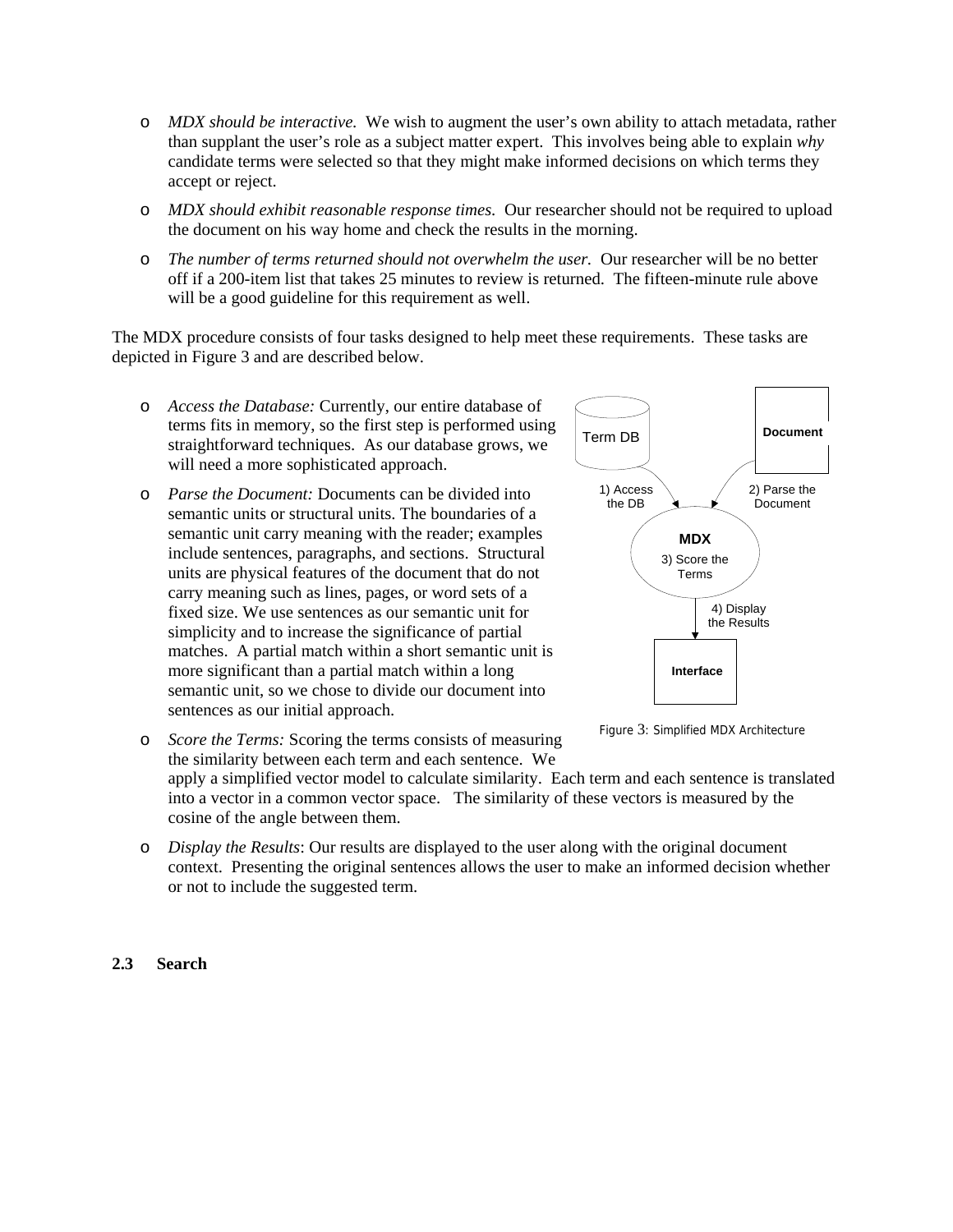Users find documents by specifying and executing a search within the context of a perspective. As with metadata attachment, a user specifies a search by selecting one or more terms within the hierarchy. Each search term is part of a trail (the path traversed by the user from the root node to the search term). The search trail plays an important role in executing the search. The trail is compared with the attachment relationships of document proxies within the system. Those documents that have attachment relationships matching the search trail are included in the results of the



$$
[^{*}]-[^{*}]-[\underline{\text{Air pollution}}]-[\text{smoke}]
$$

Figure 5: Search Trail specified in climatologist perspective

search. The user can specify additional matching criteria about each search trail. Each term in the search trail may be specified as mandatory, optional, or wildcard. If the term is designated as mandatory, then it must exist in the attachment relationships used in the results of the search. If a term is designated as optional, then it may or may not exist in the attachment relationships used in the results of the search. A wildcard designation is similar to optional, only wildcard also allows any set of terms to match the wildcard. For example, consider the search trail shown in Figure 5.

In this example, the user has specified a search (within the climatologist perspective) for documents related to "smoke". The term "Air pollution" is designated as mandatory (underlined). This means that the search should only find documents attached to "smoke" where "Air pollution" immediately precedes "smoke" in the attachment relationship. However, terms "Atmosphere" and "Air Quality" have been designated as wildcard (asterisk) – so any terms can precede "Air pollution" in the attachment relationship(s) of the documents returned by the search. The search specified in Figure 5 would return both documents (D1 and D2) shown in Figure 4. Both documents are attached to "smoke" using a trail that satisfies the search criteria.

In addition to matching the specified search trail, Metadata++ exploits hierarchical relationships to find documents related to any descendent term as defined in the current perspective. For example, the Forester perspective (shown in Figure 2) contains a term "Air pollution". This term has two descendent terms, "CO" and "smoke". Suppose Heber specified a search trail of "[Vegetation Management] - [Air pollution]". Metadata++ would find documents attached explicitly to the term "Air pollution", but would also find documents attached to "CO" or "smoke". However, John Taylor may use the climatologist perspective (shown in Figure 1) to specify a search trail of "[Atmosphere] - [Air Quality] – [Air pollution]". In this case, Metadata++ would find documents explicitly attached to "Air pollution" and documents attached to "smoke" or "burning". Unlike Heber's search, however, this search would *not* find documents attached to "CO", because "CO" is not a descendent of "Air pollution" in the climatologist perspective. This example shows how perspectives can be used to customize and exploit a specific user's conceptual understanding of the application domain.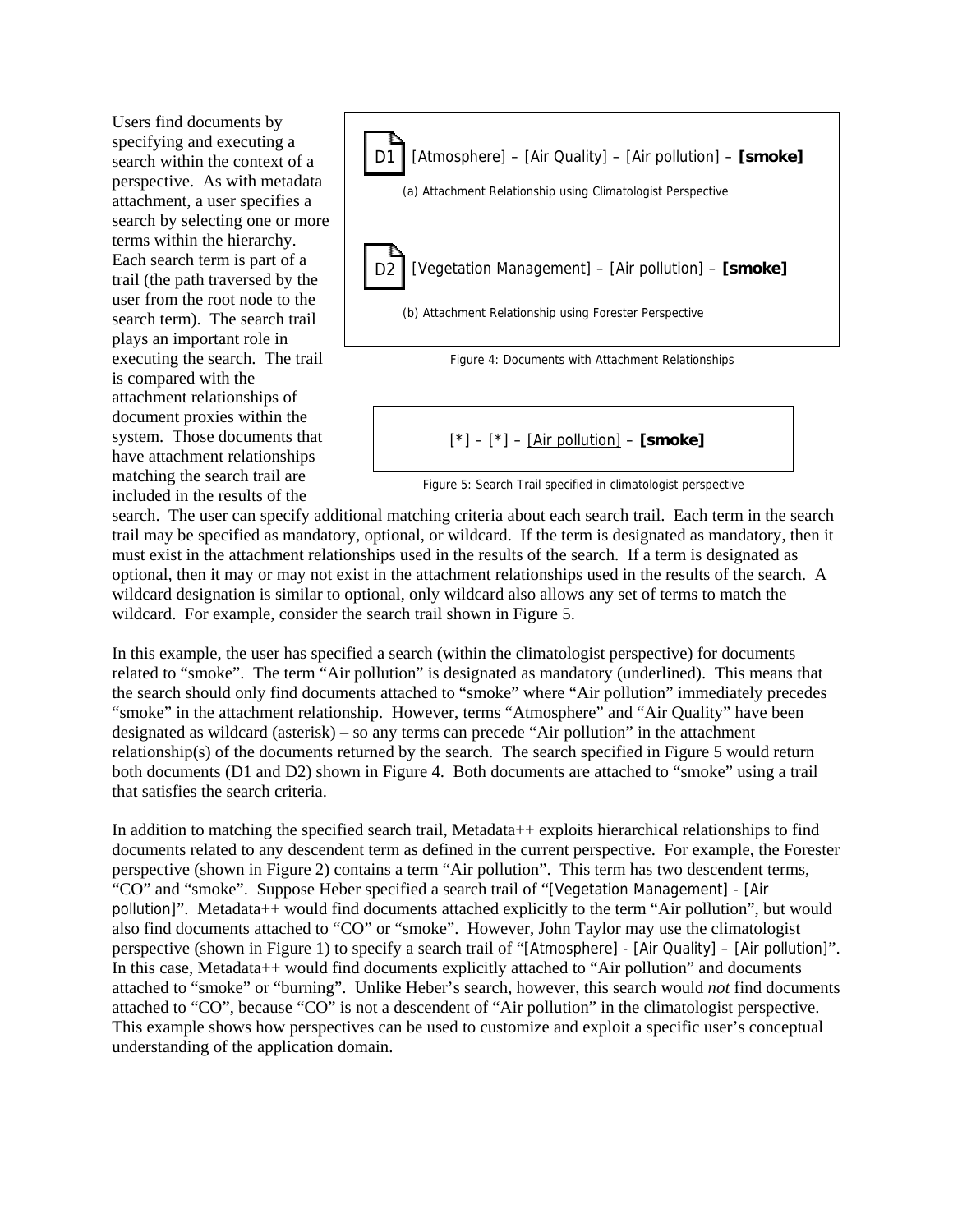#### **2.4 Metadata Templates**

Domain experts often produce documents about similar concepts and places. For example, a large majority of documents produced by a forester, Heber Grant, working in the Wenatchee National Forest would be about different Ranger Districts within that National Forest. To help assist the user in creating metadata, Metadata++ supports Metadata Templates. After a user defines a template, the template can be used for metadata attachment or search. A metadata template consists of one or more trails (a preselected path within a specific perspective). For example, consider the perspective that outlines the geographic entities of the USDA Forest Service <show illustration>. Without a template, Heber would browse to "Wenatchee National Forest" and then select the appropriate Ranger District for each document. Instead, Heber browses to "Wenatchee National Forest" (within the forester perspective) and saves that trail in a template. The next time he needs to create metadata for a document, Heber first selects the template. The trail defined in the template pre-selects the "Wenatchee National Forest" term, so Heber can immediately select the appropriate Ranger District and instantiate the attachment relationship – without having to browse through the entire perspective.

When saving a trail as part of a template, the user can select some subset of the trail as the display name. The main benefit of using templates is to avoid repeatedly browsing for commonly used terms. These are often specific terms that appear several levels deep in the hierarchy. Selecting such a term can generate a lengthy trail. In order to make the template more useable and less cluttered, the user may not wish to see the entire trail (i.e. every term along the trail) when viewing the template. In the example above, Heber may not want to see "[Location] - [USDA Forest Service] - [Region 6] - [Wenatchee National Forest]" as the label displayed in the template. Instead, Heber can select some subset of the trail – such as "Location" – as the display name. The template will display only the display name – but will still use the entire trail. So Heber will see "Location", but browse only those terms that are descendants of "Wenatchee National Forest". From a user interface perspective, the trail display names in a template appear as fields or properties – and the user then fills in the corresponding values by selecting an appropriate term.

A user may define a template to match commonly known metadata content standards. For example, Dublin Core [2] metadata may be represented by a template. Each property within the template may reference a term that corresponds to an element of Dublin Core as illustrated below. By using such a template, the user can quickly generate Dublin Core style metadata without forfeiting the benefits of Metadata++. The user is presented with the screen listing all of the properties within the template. The user may then (optionally) augment the paths found in the template by browsing to an appropriate term in the corresponding perspective.

In addition to metadata attachment, templates are useful for searching. The pre-selected paths within a template act as properties in traditional property-value search. Using the template, the user may specify search terms by browsing for the terms within the hierarchy. The system uses the paths to the specified search term(s) to find matching attachment



Figure 6: Location perspective (Martin)